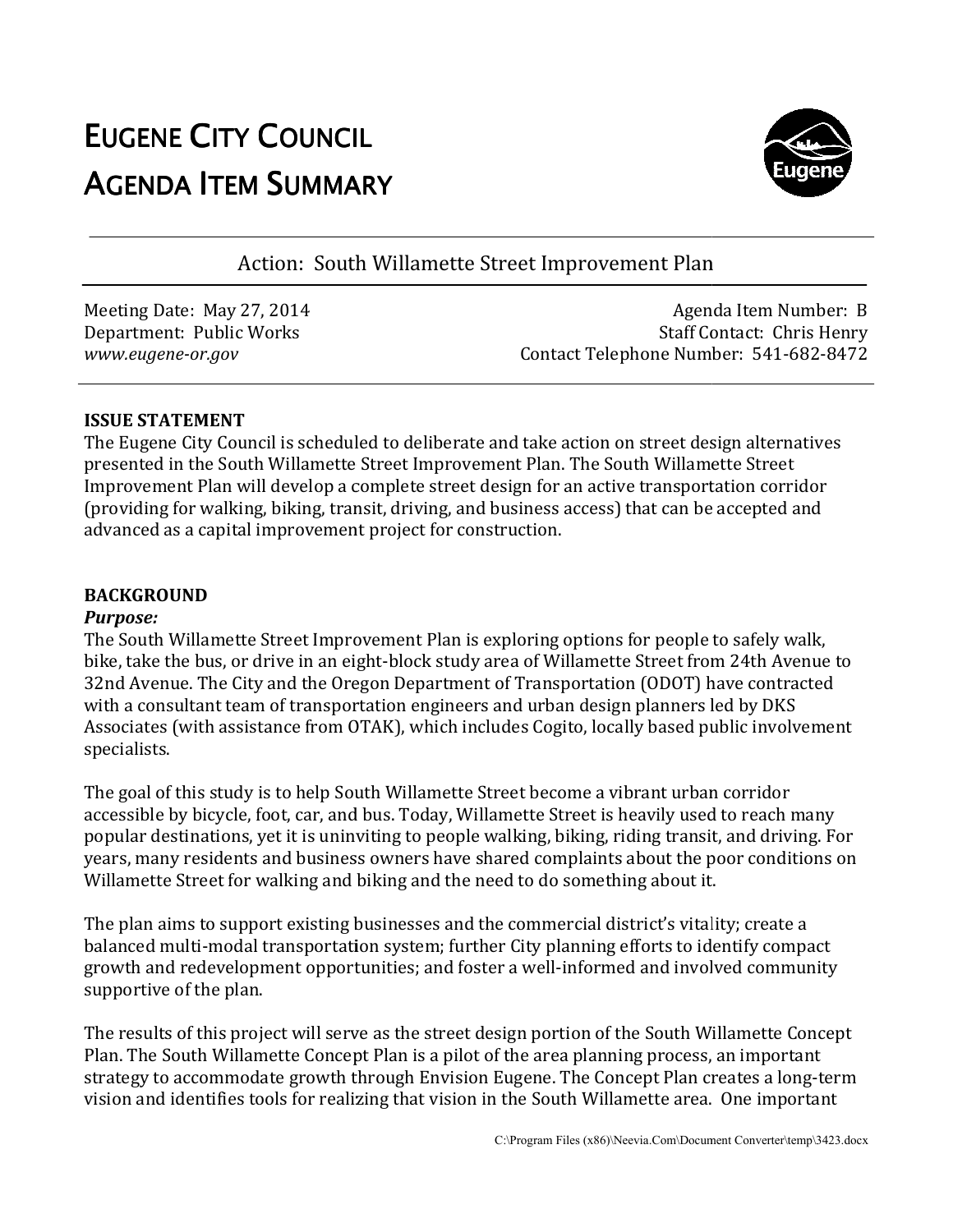goal of the Concept Plan is to create a neighborhood where services for residents are available within a "20-Minute" walk, and that the street functions for a variety of users. The timing of the South Willamette Street Improvement Plan is good because it melds with the South Willamette Concept Plan, and needed pavement preservation work recently identified in the 2012 Bond Measure to Fix Streets and Fund Bicycle and Pedestrian Projects.

# *Public Process:*

In August 2012, the project team began by talking with stakeholders in small groups, including property and business owners, bicycle, pedestrian and transit advocates, and neighborhood leaders from Friendly, Crest, South Eugene, and Amazon neighborhood associations. Based on knowledge gained, in September two robust focus groups were organized (one based on business; and another based on users of cars, walking, bus, and bike) to hear more about people's concerns, preferences and flexibilities towards identified corridor issues. In October, traffic count data was collected (when University of Oregon and Lane Community College campuses were active) and an Existing Conditions Report was prepared. In November, over 150 participants attended the first Community Forum where they heard the results of recent traffic studies, explored alternatives, and the project team listened to community priorities for future improvements.

A second Community Forum was held in February 2013 to evaluate the alternatives that were prepared in response to earlier community conversations. Following the February Community Forum, the project team narrowed the number of alternatives down to three and performed more detailed transportation analysis.

The third, and final, Community Forum was held in June 2013. Participants were asked to help rank and refine the street design alternatives following a presentation of transportation analysis and group discussion. An online survey was also available to hear the preferences of those who were not able to attend the Community Forum.

Staff has provided updates on the process to the Eugene City Council on January 28 and June 19, 2013, and presented the Draft South Willamette Street Improvement Plan on April 16, 2014. Staff has also met with the Eugene Planning Commission twice, on November 4, 2013, and again on April 7, 2014, to discuss the Draft South Willamette Street Improvement Plan and Economic Study respectively. The Eugene City Council held a public hearing on May 19, 2014, to receive public comment about the Draft South Willamette Street Improvement Plan.

# *Consultant Project Team Recommendation:*

On October 2, 2013, an executive summary of the Draft South Willamette Street Improvement Plan and consultant project team recommendation was shared in two meetings with stakeholder groups. The consultant team will provide details of the street design alternatives in their presentation.

The Eugene City Manager has endorsed a triple-bottom-line approach to sustainability and analysis for City projects and programs providing for consideration of people, the planet, and prosperity (or equity, environment, and economy). In development of the Draft Eugene Transportation System Plan (Draft TSP), the Transportation Community Resource Group (TCRG) extensively vetted a sustainability rating system based on a triple-bottom-line analysis. The South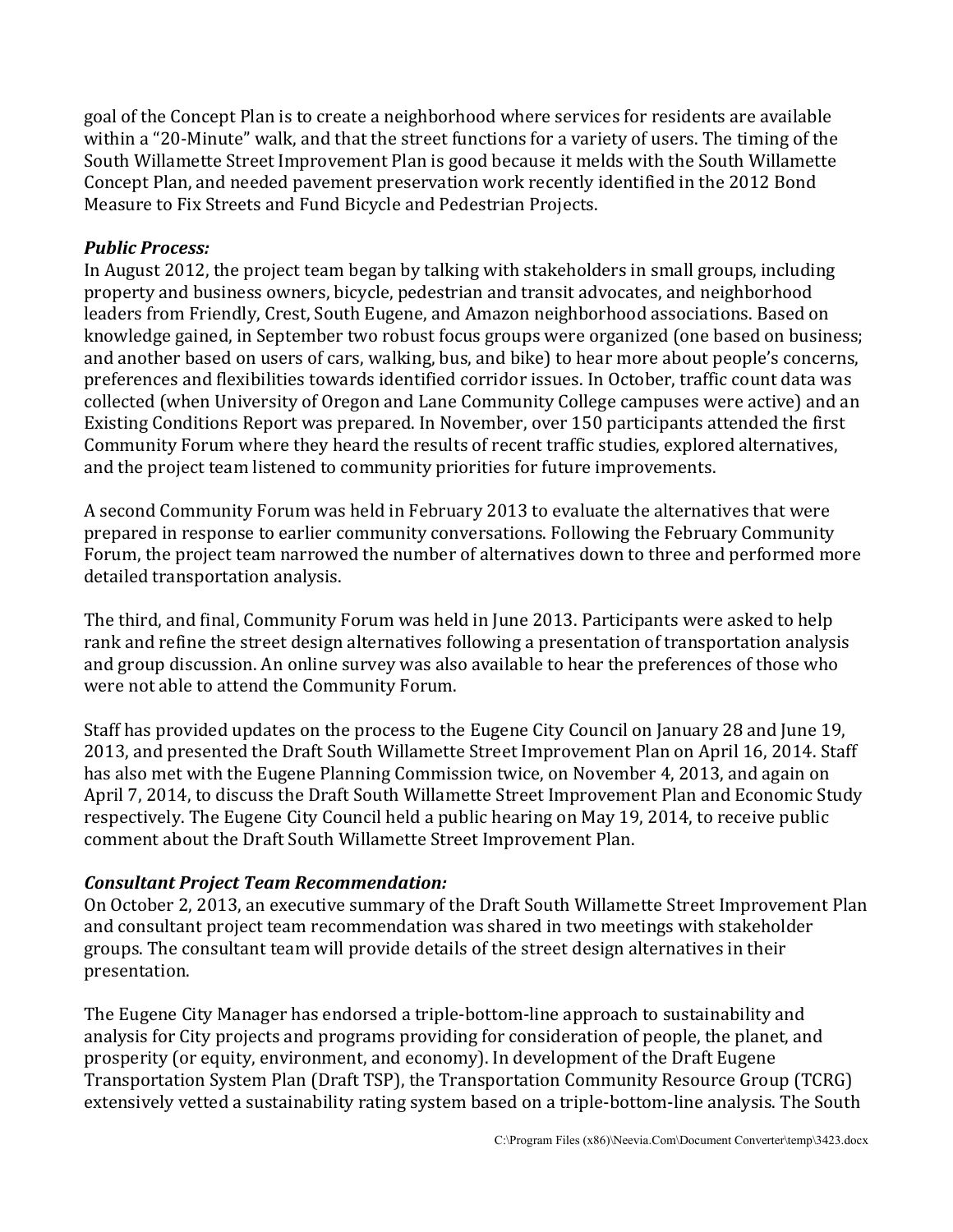Willamette Street Improvement Plan adapted the TCRG sustainability work to develop screening criteria for qualitative assessment of the roadway alternatives. The results of the sustainability screening are included in the Draft South Willamette Street Improvement Plan and helped to inform the consultant project team recommendation.

In weighing all the considerations identified in the Draft South Willamette Street Improvement Plan, the community feedback and technical analysis, **the consultant project team finds that Alternative #3 (three lanes with Bike Lanes) represents the best solution for South Willamette Street.**

# *Coordination with Envision Eugene:*

As previously stated, the results of the South Willamette Street Improvement Plan will serve as the street design portion of the South Willamette Concept Plan, a pilot of the area planning process for Envision Eugene. The Concept Plan includes a long-term vision for redevelopment of the streetside character of Willamette Street that is compatible with the South Willamette Street Improvement Plan alternatives. Staff will be working with the Eugene Planning Commission, as part of the Concept Plan implementation, to develop a systematic approach in the Eugene Code to address how accesses along the street are managed over time. Those discussions are anticipated to be coming soon to the Eugene Planning Commission followed by Eugene City Council adoption at a later date.

#### *Resources:*

The South Willamette Street Improvement Plan is being managed by the City of Eugene and is funded with a grant from the Transportation and Growth Management program of the Oregon Department of Transportation.

More details of the project and public involvement process are available at: [http://www.eugene](http://www.eugene-or.gov/SWillametteStreet)[or.gov/SWillametteStreet](http://www.eugene-or.gov/SWillametteStreet)

# **RELATED CITY POLICIES**

During its deliberations, the Eugene City Council will have an opportunity to consider the policy context surrounding the South Willamette Street Improvement Plan. The council may choose to affirm existing policies, balance potential conflicts between policies, approve potential changes to existing policies or enact new policies.

# **TransPlan (2002)**

# **System-Wide Policy #4: Neighborhood Livability**

*Support transportation strategies that enhance neighborhood livability.*

# **Roadway Policy #1: Mobility and Safety for all Modes**

*Address the mobility and safety needs of motorists, transit users, bicyclists, pedestrians, and the needs of emergency vehicles when planning and constructing roadway system improvements.*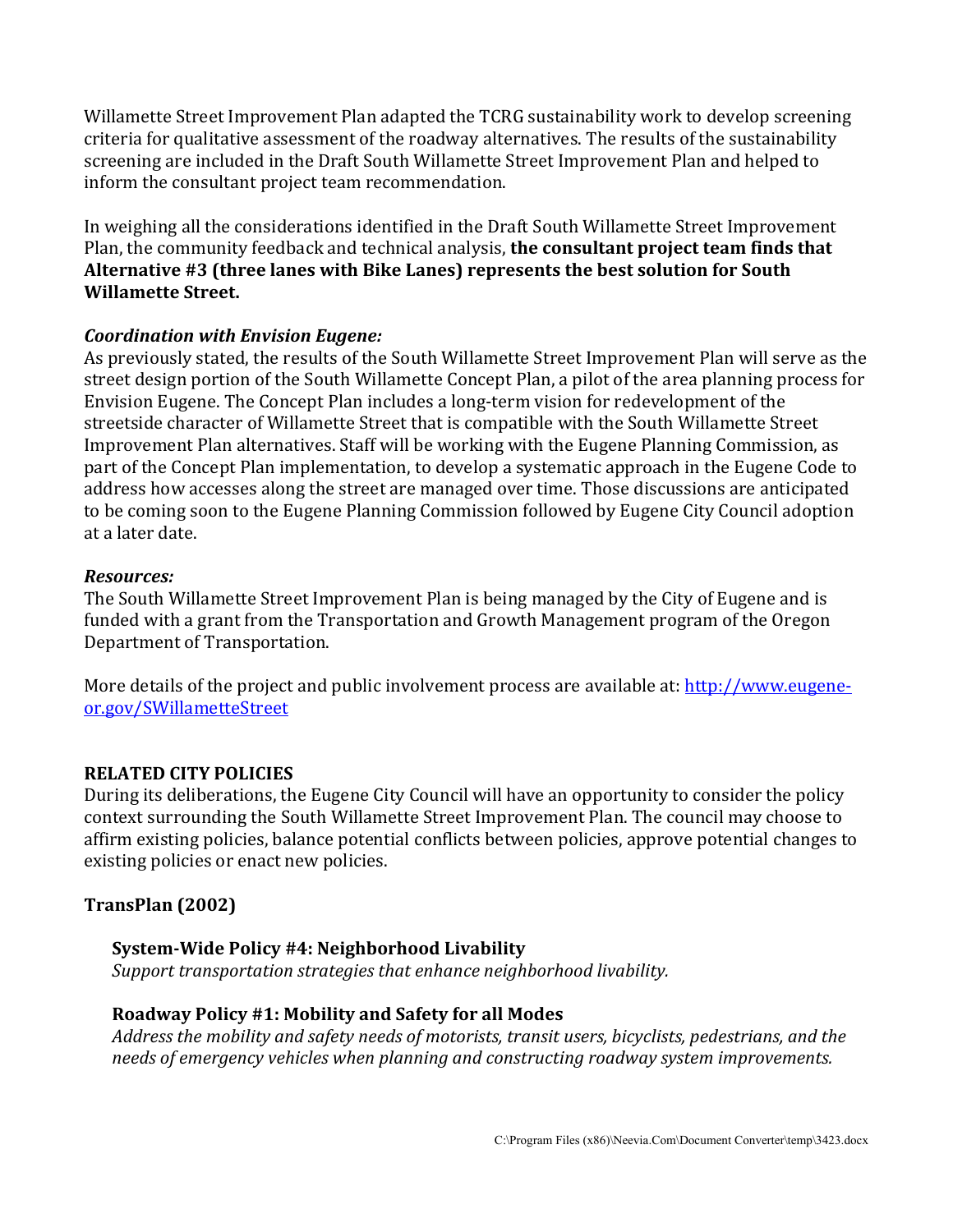## **Roadway Policy #2: Motor Vehicle Level of Service**

- *1. Use motor vehicle level of service standards to maintain acceptable and reliable performance on the roadway system.*
- *2. Acceptable and reliable performance is defined by the following levels of service under peak hour traffic conditions: Level of Service E within Eugene's Central Area Transportation Study (CATS) area, and Level of Service D elsewhere.*

# **Roadway Policy #4: Access Management**

*Manage the roadway system to preserve safety and operational efficiency by adopting regulations to manage access to roadways and applying these regulations to decisions related to approving new or modified access to the roadway system.*

### **Bicycle Policy #1: Bikeway System and Support Facilities**

*Construct and improve the region's bikeway system and provide bicycle system support facilities for both new development and redevelopment/expansion.*

#### **Bicycle Policy #2: Bikeways on Arterials and Collectors**

*Require bikeways along new and reconstructed arterial and major collector streets.*

### **Bicycle Policy #4: Implementation of Priority Bikeway Miles**

*Give funding priority (ideally within the first three to five years after adoption of TransPlan subject to available funding) to stand-alone bikeway projects that are included in the definition of "Priority Bikeway Miles" and that increase the use of alternative modes.* 

#### **Pedestrian Policy #1: Pedestrian Environment**

*Provide for a pedestrian environment that is well integrated with adjacent land uses and is designed to enhance the safety, comfort, and convenience of walking.*

#### **Goods Movement Policy #1: Freight Efficiency**

*Support reasonable and reliable travel times for freight/goods movement in the Eugene-Springfield region.* 

#### **Finance Policy #5: Short-Term Project Priorities**

*Consider and include among short-term project priorities, those facilities and improvements that support mixed-use, pedestrian-friendly nodal development and increased use of alternative modes.*

**Priority Bikeway System Project #296** – Striped bike lanes, Willamette Street from 18th Avenue to 32nd Avenue (unprogrammed).

# **Eugene Pedestrian Bicycle Master Plan (2012)**

**Policy 1.1:** *Make bicycling and walking more attractive than driving for trips of two miles or less.*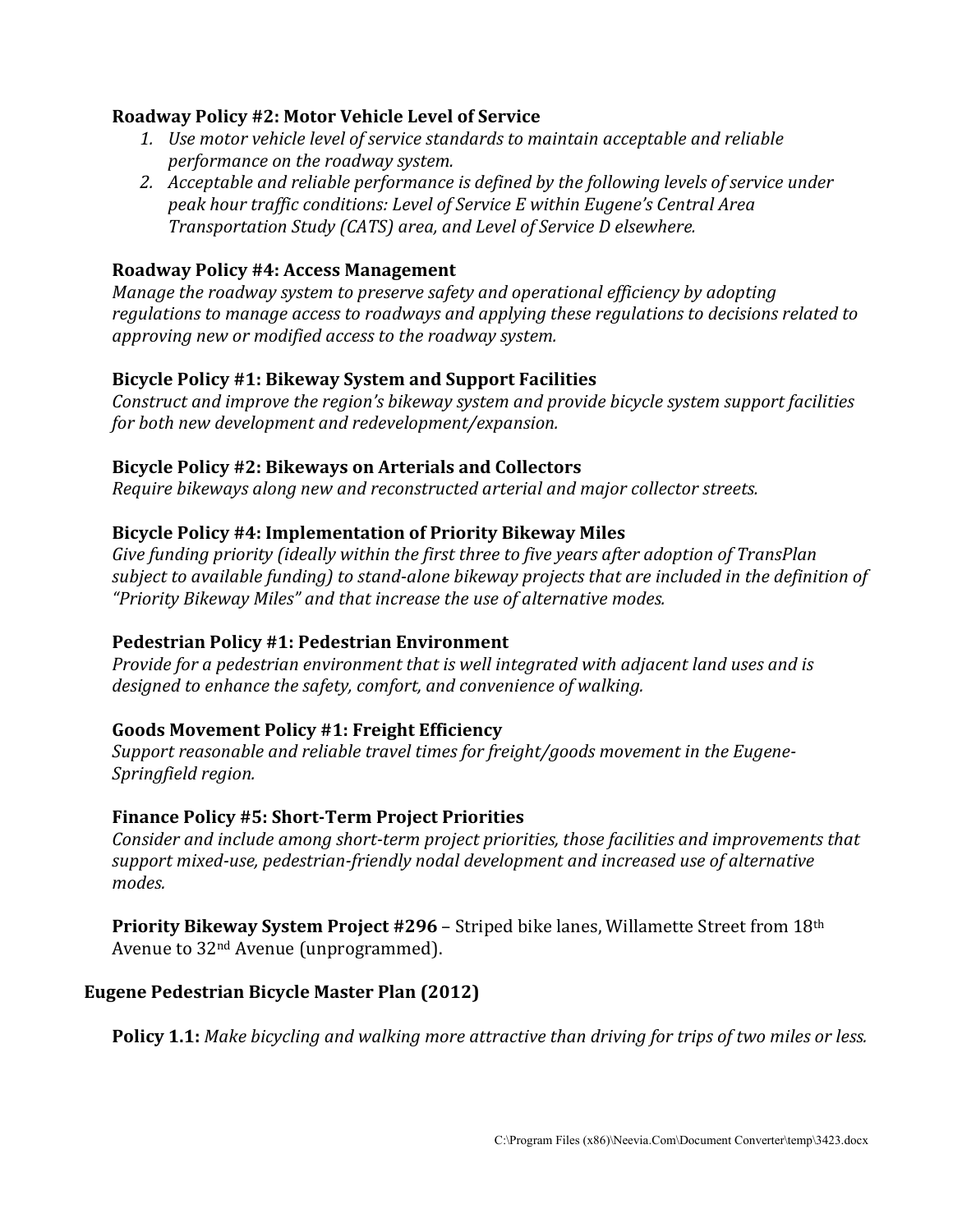**Policy 1.2:** *Increase pedestrian and bicycle connectivity between existing residential neighborhoods and nearby commercial areas, parks, and schools.* 

**Policy 1.5:** *Construct high-quality pedestrian and bicycle infrastructure to provide safer, more appealing and well-connected facilities.* 

**Policy 1.6:** *Build pedestrian and bicycle facilities on new roadways, and retrofit older roadways to complete the pedestrian and bicycle system, using routes and facility designs identified in this plan.* 

**Policy 1.7:** *Construct bikeways along new and reconstructed arterial and major collector streets.* 

**Policy 2.1:** *Continually improve bicycling and walking comfort and safety through design, operations and maintenance including development of "low stress" bikeways to attract new cyclists.* 

**Policy 3.6:** *Improve the quality of the pedestrian environment by including facilities such as planter strips and street trees in the design or reconstruction of streets and consider preservation of existing trees whenever practicable.* 

**20-Minute Neighborhoods Program:** *Development of a 20-Minute Neighborhoods Program is considered a key implementation step of the Climate and Energy Action Plan. 20-minute neighborhoods are places where people can easily walk or bike to key destinations such as grocery stores, other retail establishments, parks and schools. Coordination between implementation of the Pedestrian and Bicycle Master Plan and the 20-Minute Neighborhoods Program will be critical to the success of both. The 20-Minute Neighborhoods Program should be one factor that is considered when determining project funding priorities.* 

**Bike Lane Project #31** – Willamette Street from 17th Avenue to 32nd Avenue.

**Bike Boulevard Project #397** – Portland Alley from W24th Avenue to W27th Avenue.

**Bike Boulevard Project #458** – E 29th Place/Pearl Street/E 28th Avenue/High Street/E 27th Avenue from Amazon Parkway to Willamette Street.

# **Envision Eugene (2012)**

# **7 Pillars of Envision Eugene (partial list)**

- *Provide ample economic opportunities for all community members*
- *Plan for climate change and energy uncertainty*
- *Promote compact urban development and efficient transportation options*
- *Protect, repair, and enhance neighborhood livability*
- *Provide for adaptable, flexible, and collaborative implementation*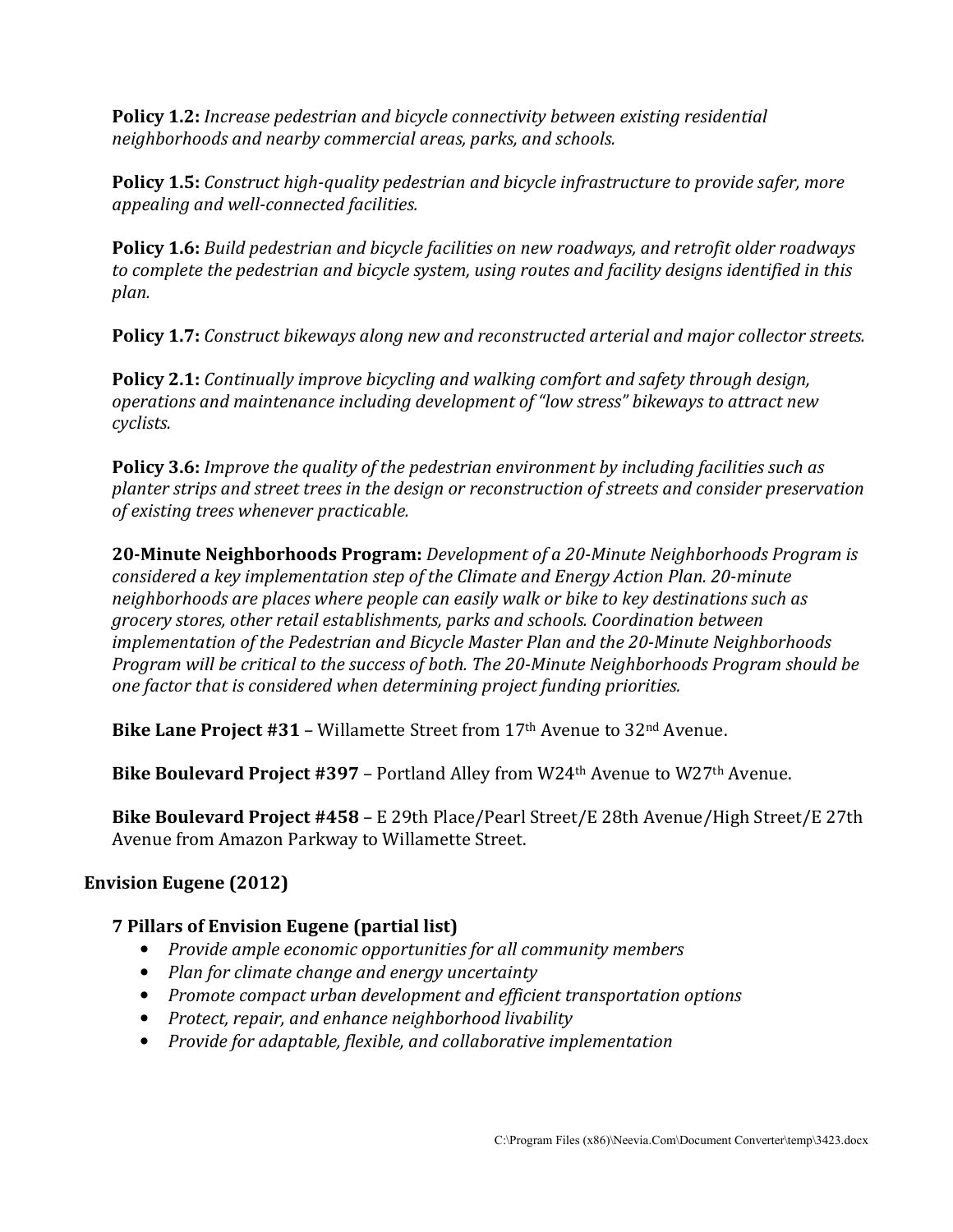# **COUNCIL OPTIONS**

The council may:

- 1. In the order of accepting the South Willamette Street Improvement Plan
	- a. Accept the South Willamette Street Improvement Plan
	- b. Not accept the South Willamette Street Improvement Plan
- 2. In the order of approving a South Willamette Street Improvement Plan street design alternative
	- a. Approve street design Alternative #1 (4-lane configuration)
	- b. Approve street design Alternative #3 (3-lane configuration with bike lanes)
	- c. Approve street design Alternative #5 (3-lane configuration with wide sidewalks)
	- d. Approve a 12-month test of street design Alternative #3 (3-lane configuration with bike lanes)

#### **CITY MANAGER'S RECOMMENDATION**

The City Manager recommends that the Eugene City Council accept the South Willamette Street Improvement Plan prepared by consultants and staff. The South Willamette Street Improvement Plan is valuable in informing a decision about the future street configuration.

The analyses from the consultants and staff suggest that street design Alternative #3 (3-lane configuration with bike lanes) may be the best alternative. However, before making a final decision, the City Manager recommends that the City undertake a test.

Therefore, the City Manager recommends that the City Council approve moving forward with a 12 month test of street design Alternative #3 (3-lane configuration with bike lanes). At the conclusion of that test, City staff would return to the City Council with additional information and data, along with a recommendation as to whether the City Manager believes that 3-lane configuration still appears to the best alternative.

A test of the alternative would allow staff to confirm the transportation analysis of the South Willamette Street Improvement Plan, determine if there are any unintended consequences before any permanent changes are made, and provide a real experience of the street reconfiguration for people driving cars.

#### **SUGGESTED MOTION**

Move to accept the South Willamette Street Improvement Plan.

Move to direct staff to implement a test of South Willamette Street Improvement Plan street design Alternative #3 (three lanes with bike lanes) and report back with findings after a 12-month test period.